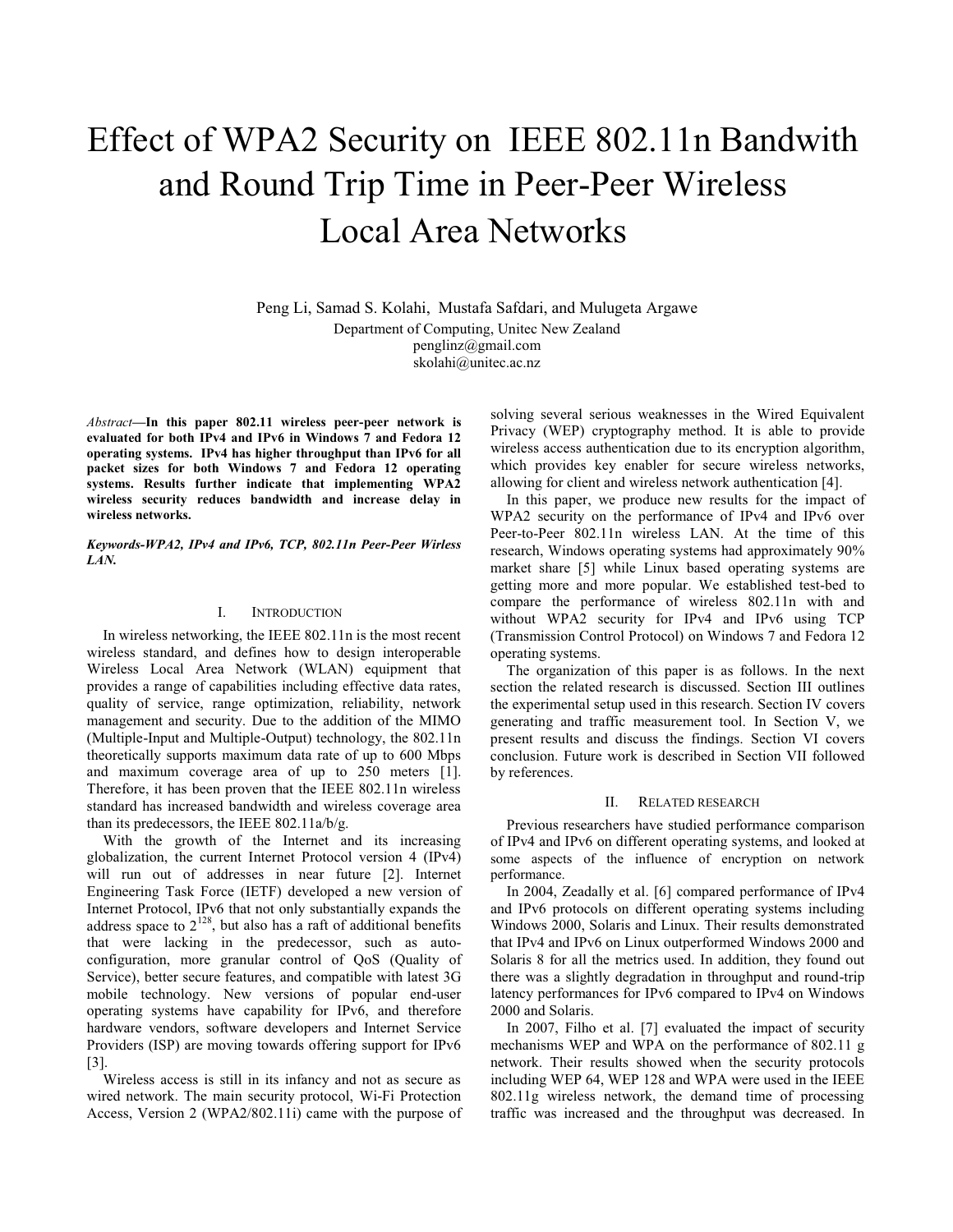addition, the UDP throughput dropped by 4% for WEP 64, 7% for WEP 128, and 5% for WPA on Windows XP when the security protocols were applied.

In 2008, S.S. Kolahi et al. [8] investigated the influence of wireless 802.11g LAN encryption methods on throughput and Round Trip Time (RTT) for Various Windows operating systems over Peer-to-Peer network. Their results showed that the performance in terms of throughput and response time suffered when encryption technique was implemented. Degree of degradation depended on the operating system and encryption method used. TCP traffic suffered a degradation of approximately 4-6% with WPA for different Windows operating systems.

In 2009, S.S. Kolahi et al. [9] conducted a study on the impact of overheads of security techniques for 802.11n on Windows XP, Windows Vista and Windows Server 2008. The main contribution of their paper was to investigate the impact of security on throughput and round trip time on those operating systems. Their results indicated that for XP enabling WPA2 results in an average of approximately 8 Mbps less throughput than open systems for IPv4 and 5 Mbps less throughput for IPv6. With WPA2 security enabled on Vista, the results showed that in average, there were approximately 11 Mbps less throughput than open system for IPv4, and 19 Mbps less throughput for IPv6. With WPA2 security, IPv4 provided higher bandwidth than IPv6.

To the authors' knowledge, there is no work done to date in literature. The novelty of this research is to investigate the impact of WPA2 security on the performance of IPv4 and IPv6 using TCP on Windows 7 and Fedora 12 over 802.11n Peer-to-Peer WLAN. The experimental setup used in this research is described next.

# III. EXPERIEMNTAL SETUP

To measure performance of IPv4 and IPv6 on Windows 7 and Fedora 12, two client machines with identical hardware (CPU: Intel® Core™ 2 Duo 6300 1.87 GHz, RAM: 2.00 GB, Network card: Air Live Wn-5000 wireless PCI NIC, Hard drive: Western Digital Caviar 7200 [160 GB]) were connected wirelessly via Cisco Linksys WAP4410N 802.11n Access Point (AP). The distance between the access point and the workstations was well within two meters in-order to maintain the optimum signal strength.

The test-bed setup remained constant for all experiments conducted, and the test-bed diagram is displayed as figure 1:



Figure 1: Network test-bed for Windows 7 and Fedora 12

The two different Operating Systems setup and configuration are explained as follows:

- In test-bed I, Microsoft Windows 7 Professional operating system is installed on both client machines. Because both IPv4 and IPv6 support in Windows 7, they can be enabled and configured on both computers simultaneously by using graphic interface.
- In test-bed II, Fedora 12 operating system is installed on both client machines. By default, Fedora 12 contains complete support for both IPv4 and IPv6, thus they can be enabled and configured on both computers simultaneously by using graphic interface or command lines.

According to Killelea [10], throughput (the number of bits transmitted per unit time) depends on several factors in a network, such as process limitations and hardware designs. Inorder to eliminate the effect of such conditions, the hardware is benchmarked and a similar setup is used for all the tests to negate the effect of the processor limitations and hardware design. In addition, the connection between the access point and the client is wireless. The distance between the access point and the workstations is well within two meters in-order to maintain the optimum signal strength.

Parameters used for the access point configuration are:

(a) Channel bandwidth – In addition to the direction of the transmission, a channel is characterized by its bandwidth. In general, the greater the bandwidth of the assigned channels, the higher the possible speed of transmission. The access point provided two options here, 20 MHz and 40 MHz, and the latter was selected to utilize the full bandwidth.

(b) Guard Interval – Guard intervals are used to ensure that distinct transmissions do not interfere with one another. The purpose of the guard interval is to introduce immunity to propagation delays, echoes and reflections, to which digital data is normally very sensitive. This function was left appropriately to its default setting on the access point.

(c) CTS (Carpal Tunnel Syndrome) Protection Mode – This function boosts the access point's ability to detect all wireless connections but severely degrades performance, hence this setting was disabled to maximize performance.

(d) Beacon Interval – This function indicates the variable times in which clients meet the access point, this includes send and receive packets, and synchronism [7, 8]. This setting was best left at the default interval of 100ms.

(e) DTIM (Delivery Traffic Indication Message) Interval – This setting specifies how often the access point broadcasts a Delivery Traffic Indication Message. According to the manual of the specific Linksys access point used in this project, lower settings ensure efficient networking. The default setting of 1ms therefore was left for achieving the best results.

(f) RTS Threshold – RTS (Request-to-Send) is a signal sent from the transmitting station to the receiving station requesting permission to transmit data. This setting is used to decrease the problem of the hidden stations due to distance or signal blockage [11]. The manual for the Linksys access-point recommended that this be left at the default setting of 2347 for optimum performance.

(g) Fragmentation Threshold – This specifies the number of bytes used to fragment the frames with a purpose to increase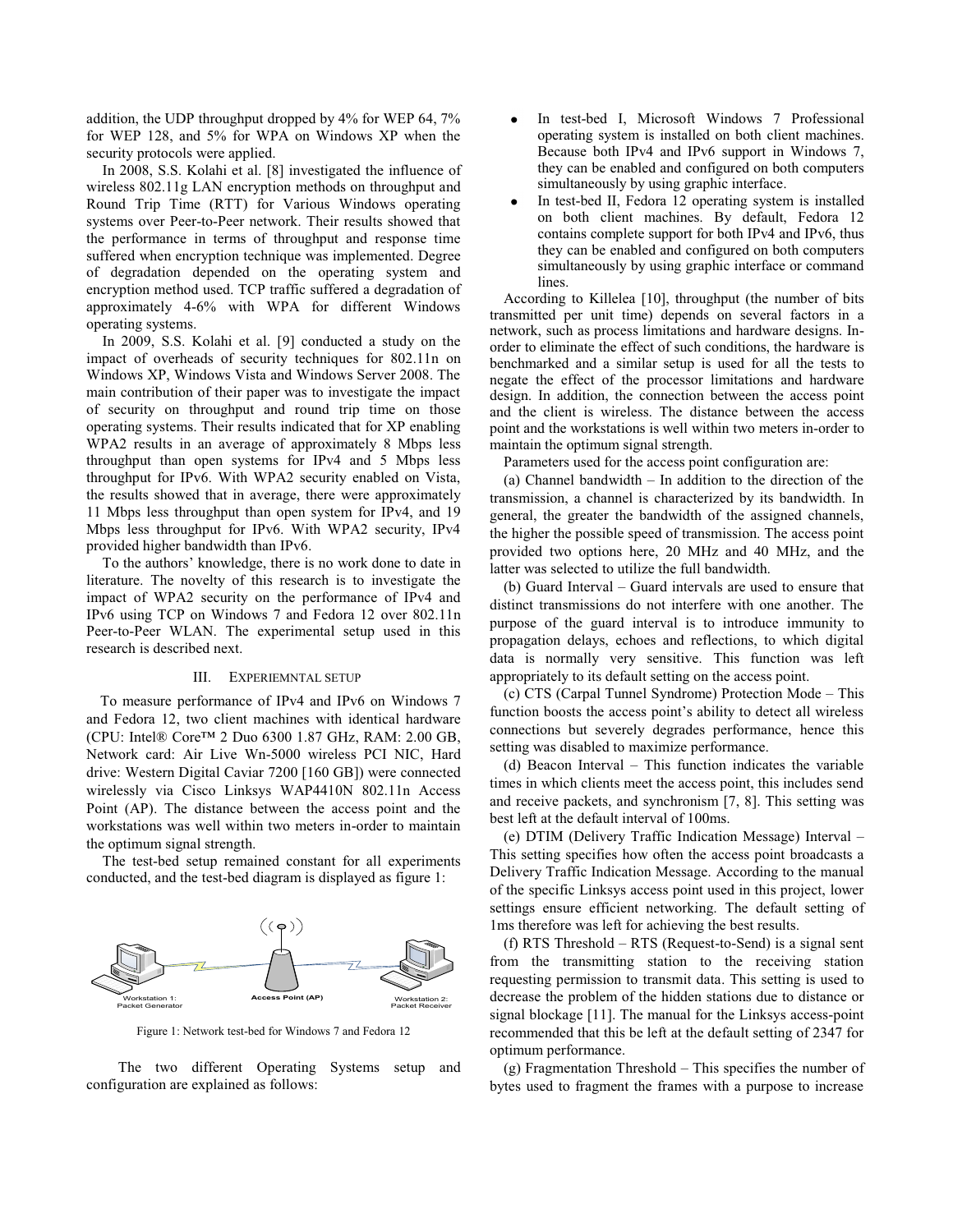transfer reliability. If the frame size is very big, it can cause heavy interference and elevate the retransmissions rate. On the other hand, if the frame is too small, it will create overhead during the transmission and reduce the throughput rate [7, 8]. The parameter value for this was left at the default setting of 2346.

# IV. DATA GENERATION AND TRAFFIC MEASUREMENT TOOL

Netperf [12] was selected as the primary tool for this particular test-bed to analyze the performance of IPv4 and IPv6 on the different operating systems over 802.11n WLAN. In addition, Netperf can be used to measure the performance of many different types of networking. It creates and sends TCP packets in either IPv4 or IPv6 networks, and provides tests for throughout and end-to-end latency. Netperf has also been used for similar researches such as on the impact of wireless LAN security on performance of different Windows operating systems [8].

The metric used in the experiment are throughput (measured in Mbps) and RTT (measured in ms). These metrics provide a valuable insight into network performance since they are the rate at which data get transmitted from one client side to another over a network. In addition, the maximum TCP window size (64KB) was used to ensure the optimum data transfer during the tests. The experimental results are presented and discussed next.

#### V. EXPERIMENTAL RESULTS

Throughput and RTT results are measured for TCP protocol on an IEEE 802.11n network. Data packets are gradually increased in size (from 128 to 1408 Bytes) for TCP traffic and resulting throughput and RTT values are plotted. Streams of packets are generated and sent from one computer to the other included sending one million packets of a particular packet size and protocol (one run). For each packet size a total of 40 runs are carried out and the results are averaged and standard deviation of results are calculated.

The TCP throughput results on open system (OS) for the two operating systems are illustrated in Figure 2.



Figure 2: TCP Throughput of Windows 7 and Fedora 12 on Open System

Figure 2 shows on open system, IPv4 has higher TCP throughput results than IPv6 for all packet sizes for both Windows 7 and Fedora 12. On Windows 7, IPv4 TCP throughput results range from 39.12 to 44.96 Mbps and IPv6 TCP throughput values are from 37.24 to 44.13 Mbps. The maximum difference between IPv4 and IPv6 on open system is 1.88 Mbps on packet size 128 bytes. On Fedora 12, the TCP throughput TCP throughput t results of IPv4 range from 40.86 to 48.27 Mbps and IPv6 values are from 39.76 to 47.88 Mbps. The highest point of difference between IPv4 and IPv6 is 2.10 Mbps on packet size 384 bytes.

As can be seen from the figure 2, on open system, although Windows 7 and Fedora 12 results evidently show different TCP throughput values for IPv4 and IPv6, there are some similarities in their performance. IPv4 outperforms IPv6 for both operating systems, and throughput values increase as the size of packet increase for most packet sizes. In addition, on open system, the TCP throughput values are similar between the two operating systems for both IPv4 and IPv6, and the ranges are within  $+/$ -6 Mbps of each other. The maximum difference between Windows 7 and Fedora 12 are noticed at packet size 1152 bytes for both IPv4 and IPv6, where IPv4 on Windows 7 has 5.34 Mbps less throughput than IPv4 on Fedora 12, and IPv6 on Fedora 12 has 6.22 Mbps higher throughput than IPv6 on Windows 7.

Figure 3 shows TCP throughput results on WPA2 security enabled for the two operating systems with IPv4 and IPv6 protocols for different packet sizes.



Figure 3: TCP Throughput of Windows 7 and Fedora 12 on WPA2 security enabled

On WPA2 security enabled, the TCP throughout results of IPv4 on Windows 7 range from 37.46 to 42.15 Mbps, and IPv6 values are from 35.16 to 41.30 Mbps. IPv4 outperforms IPv6 for all packet sizes. The highest point of difference between IPv4 and IPv6 on WPA2 security enabled is 2.63 Mbps on packet size 1152 bytes. For Fedora 12, IPv4 throughout results range from 37.31 to 46.11 Mbps, and IPv6 values are from 36.59 to 45.14 Mbps. The highest gap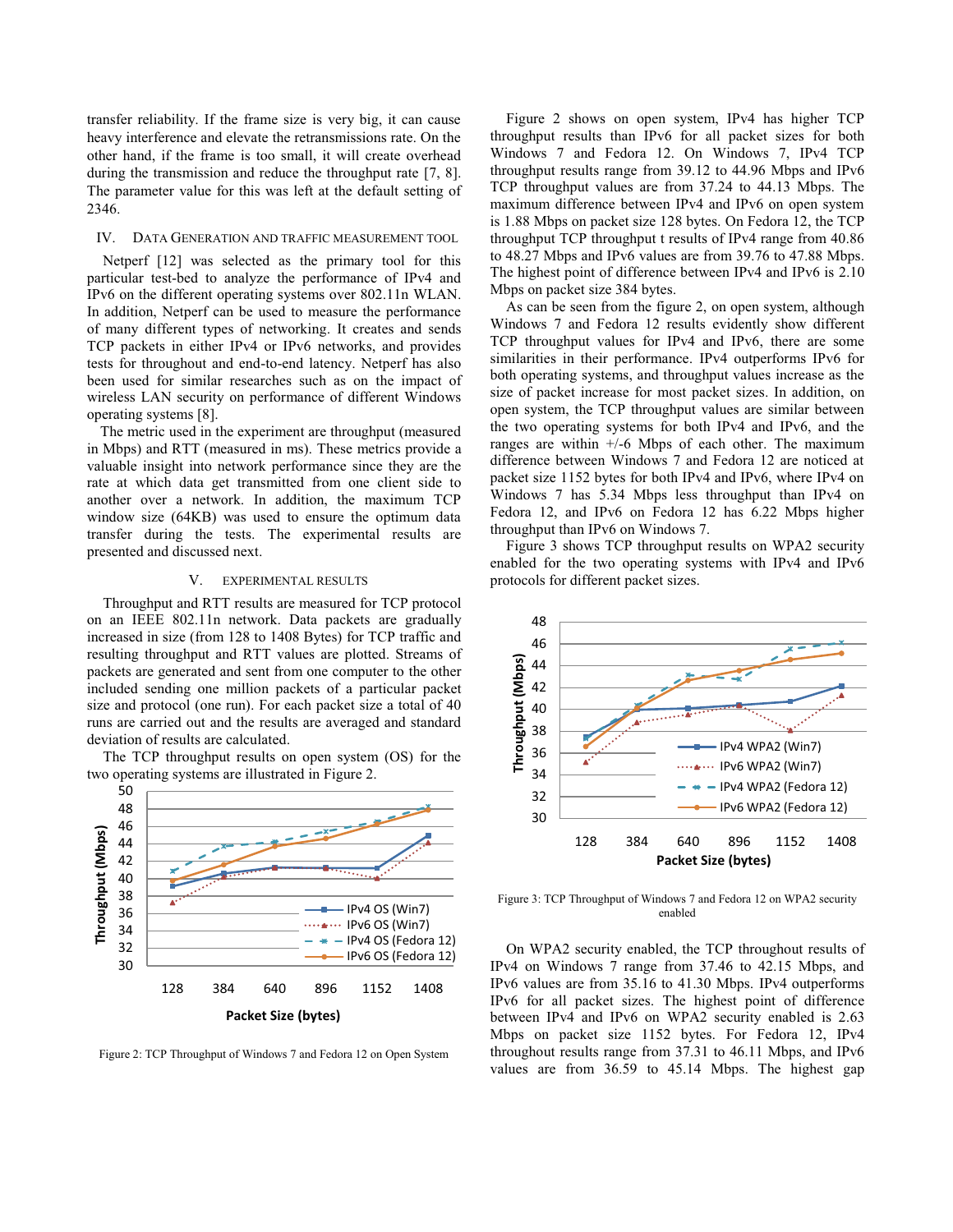between IPv4 and IPv6 is 0.98 Mbps on packet size 1152 bytes.

Comparing the two operating systems on WPA2 security enabled, as depicted in Figure 3, Fedora 12 has a higher throughput than Windows 7 for both IPv4 and IPv6. The maximum difference between Windows 7 and Fedora 12 are noticed at packet size 1152 bytes for both IPv4 and IPv6, where Fedora 12 has 4.82 Mbps higher throughput than Windows 7 for IPv4, and 6.47 Mbps higher throughput for IPv6.

As can be seen from the Figure 2 and Figure 3, analyzing the impact of security on the IEEE 802.11n network by comparing the performance of TCP throughput on IPv4 and IPv6 with WPA2 enabled to its performance in an open system environment, it can be concluded that enabling WPA2 can result in less throughput for both IPv4 and IPv6. On Windows 7, the highest point of difference between open system and WPA2 security enabled is on packet size 1408 bytes where IPv4 has 2.81 Mbps and IPv6 has 2.83 Mbps higher throughput on open system than WPA2 security enabled. For Fedora 12, the maximum difference is noticed at packet size 128 bytes for both IPv4 and IPv6 where IPv4 provides 3.55 Mbps and IPv6 provides 3.17 Mbps higher throughput in the open environment.

The lower throughput results obtain on WPA2 security enabled is due to the overhead header (16 bytes), which add extra data to the packets [13]. The impact of security seems to have an equal effect on both IPv4 and IPv6.

The standard deviation for the above throughput results are recorded in the following table:

Packet size (Bytes) Windows 7 Fedora 12 Open System WPA2 Open System WPA2 IPv4 IPv6 IPv4 IPv6 IPv4 IPv6 IPv4 IPv6 128 0.95 0.83 0.99 0.89 0.97 0.85 0.98 0.99 384 1.00 1.13 0.97 0.88 0.65 0.93 0.56 0.97 640 0.99 1.07 0.94 0.90 0.96 0.64 0.98 0.86 896 0.75 1.05 0.99 0.85 0.96 0.97 0.84 0.89 1152 0.86 0.96 0.96 0.90 0.98 0.58 0.97 0.83 1408 0.97 0.99 0.95 0.58 0.98 0.83 0.98 0.81

TABLE 1 STANDARD DEVIATION FOR THROUGHPUT

Figure 4 shows TCP Round Trip Time for IPv4 and IPv6 on the Windows 7 and Fedora 12 operating systems with no security enabled. The TCP RTT results show a gain in delay for both IPv4 and IPv6 with the increase in each packet size.



Figure 4: TCP RTT of Windows 7 and Fedora 12 on Open System

As can be seen from the figure 4, on Windows 7, IPv4 TCP RTT range from 1.40 to 1.48 ms, and IPv6 TCP RTT rates are from 1.44 to 1.83 ms. The maximum difference between IPv4 and IPv6 on open system is 0.11 ms on packet size 896 bytes. On open system, Fedora 12 RTT results exhibit that IPv4 RTT range from 1.20 to 1.44 ms, and IPv6 RTT values are from 1.24 to 1.52 Mbps. The highest point of difference between IPv4 and IPv6 is 0.08 Mbps on packet size 1408 bytes.

Comparing the operating systems, as depicted in Figure 4, the RTT for TCP is lowest on Fedora 12 for IPv4. In contrast, the highest TCP RTT is noticed on Windows 7 for IPv6. In addition, Windows 7 has comparatively more delay than Fedora 12 for both IPv4 and IPv6. With no security, the highest gap between Windows 7 and Fedora 12 is noticed at packet size 1152 bytes for both IPv4 and IPv6, where IPv4 on Windows 7 has 0.23 ms more latency than IPv4 on Fedora 12, and IPv6 on Windows 7 had also 0.23 ms more latency than IPv6 on Fedora 12.



Figure 5: TCP RTT of Windows 7 and Fedora 12 on WPA2 security enabled

Figure 5 shows TCP RTT results on WPA2 security enabled for the two operating systems with IPv4 and IPv6 protocols for different packet sizes.

On WPA2 security enabled, the TCP RTT results of IPv4 on Windows 7 range from 1.20 to 1.44 ms, and IPv6 TCP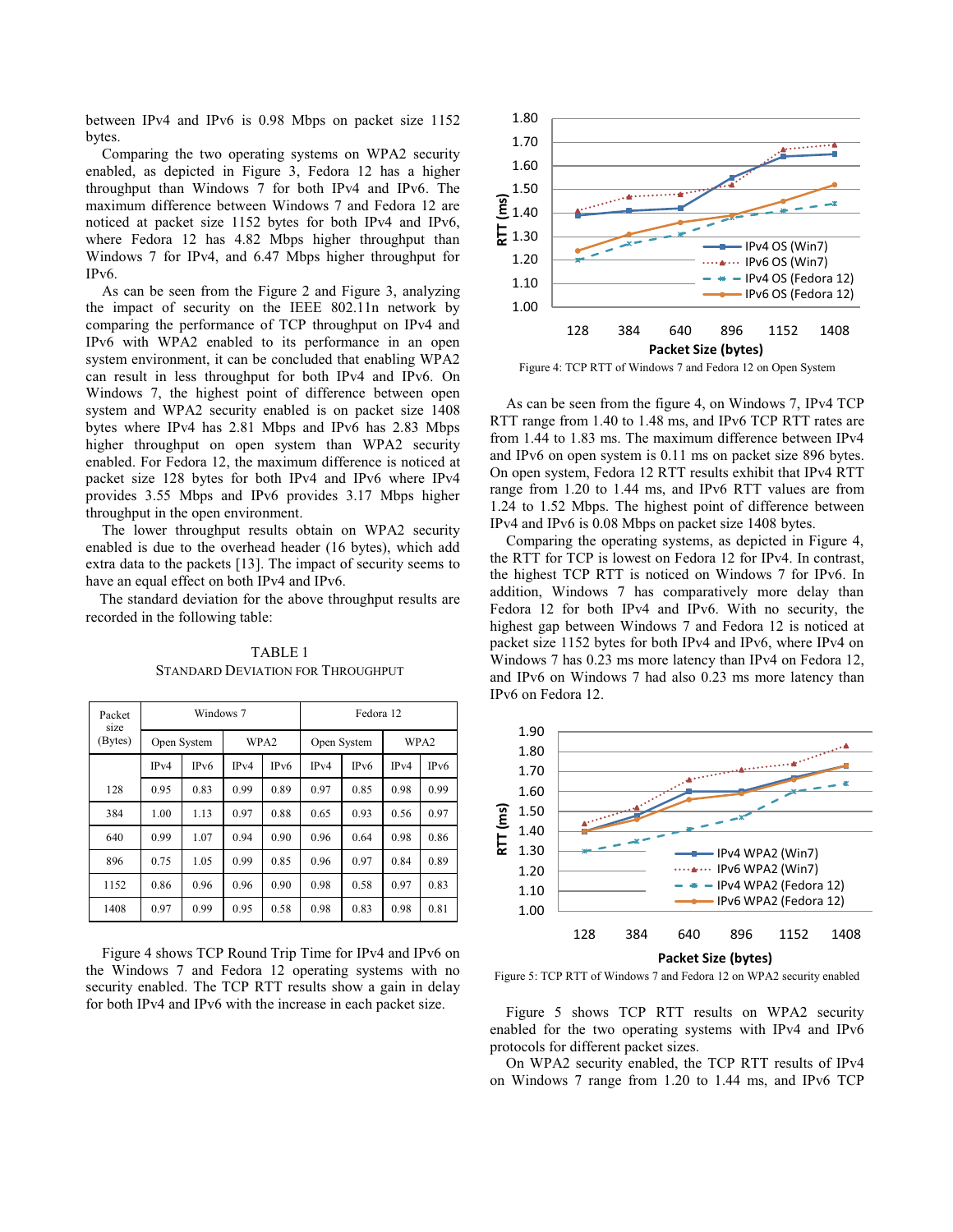RTT is from 1.31 to 1.52 ms. the maximum difference between IPv4 and IPv6 on WPA2 security enabled is 0.08 ms on packet size 1408 bytes. For Fedora 12, IPv4 TCP RTT range from 1.30 to 1.64 ms, and IPv6 TCP RTT is from 1.40 to 1.73 ms. The highest gap between IPv4 and IPv6 is 0.15 ms on packet size 640 bytes.

On comparing the Windows 7 and Fedora 12's RTT results on WPA2 security enabled, it is clear that Fedora 12 outperforms Windows 7 for both IPv4 and IPv6. The highest points of difference between Windows 7 and Fedora 12 are noticed at packet sizes 640 bytes for IPv4 and 896 bytes for IPv6, where IPv4 on Windows 7 has 0.19 ms higher delay than IPv4 on Fedora 12, and IPv6 on Windows 7 has 0.12 ms higher delay than IPv6 on Fedora 12.

As can be seen from the Figure 4 and Figure 5, analyzing the impact of security on the IEEE 802.11n network by comparing the TCP RTT on IPv4 and IPv6 with WPA2 enabled to its performance in an open system environment, it can be concluded that enabling WPA2 can result in more delay rates for both IPv4 and IPv6. The graphs (Figure 4 and Figure 5) above show that on Windows 7, open system has less delay than WPA2 security enabled for all packet size on both IPv4 and IPv6. The highest points of difference between open system and WPA2 security enabled are on packet size 640 bytes for IPv4 and 896 bytes for IPv6, where IPv4 with no security has  $0.18$  ms and IPv6 with no security has  $0.19$  ms less delay than on WPA2 security enabled. For Fedora 12, the maximum difference between open system and WPA2 security enabled is noticed at packet size 1408 bytes for IPv4 and 1152 and 1408 bytes for IPv6, where IPv4 with no security has 0.20 ms lower latency than WPA2, and IPv6 with no security has 0.21 ms lower latency than WPA2.

The standard deviation for the above RTT results are recorded in the following table:

| TABLE 2                           |
|-----------------------------------|
| <b>STANDARD DEVIATION FOR RTT</b> |

| Packet<br>size | Windows 7   |      |                  |      | Fedora 12   |                   |                  |                   |
|----------------|-------------|------|------------------|------|-------------|-------------------|------------------|-------------------|
| (Bytes)        | Open System |      | WPA <sub>2</sub> |      | Open System |                   | WPA <sub>2</sub> |                   |
|                | IPv4        | IPv6 | IPv4             | IPv6 | IPv4        | IP <sub>v</sub> 6 | IPv4             | IP <sub>v</sub> 6 |
| 128            | 0.09        | 0.03 | 0.04             | 0.02 | 0.02        | 0.03              | 0.04             | 0.03              |
| 384            | 0.05        | 0.03 | 0.03             | 0.02 | 0.06        | 0.02              | 0.04             | 0.03              |
| 640            | 0.02        | 0.03 | 0.02             | 0.04 | 0.05        | 0.03              | 0.04             | 0.04              |
| 896            | 0.03        | 0.03 | 0.03             | 0.06 | 0.04        | 0.02              | 0.03             | 0.03              |
| 1152           | 0.03        | 0.04 | 0.04             | 0.05 | 0.03        | 0.02              | 0.04             | 0.04              |
| 1408           | 0.02        | 0.02 | 0.05             | 0.05 | 0.02        | 0.02              | 0.04             | 0.03              |

The gain in delay with the increase in each packet size is likely due to the amortization of overheads associated with larger packet sizes (larger user payloads) thus higher transmission time [6]. The WPA2 security has an equal impact on the two operating systems. The lower RTT obtained on WPA2 security enabled is due to the overhead header (16 bytes), which add extra data to the packets [13].

# VI. CONCLUSION

The security overhead of WPA2 increased the amount of data sent, and negatively impact on the performance of overall TCP throughput and Round Trip Time over IEEE 802.11n wireless LAN. It can be concluded that enabling WPA2 results in approximately 2.8 Mbps less TCP throughput and 0.18 ms more delay than open system for both IPV4 and IPv6 on Windows 7. Same applies for the impact of WPA2 when Fedora 12 is used as an operating system, enabling WPA2 causes 3 Mbps less TCP throughput and 0.20 ms more TCP RTT than open system for both IPV4 and IPv6 on Fedora 12. The results indicate that Peer-Peer wireless LANs can provide upto 48Mbps as both of the links to the access points are wireless, this is much lass than what we achieved (180Mbps) in IEEE 802.11n wireless client-server networks experiments when one of the links was cable.

#### VII. FUTURE WORK

In future, we plan to extent this study by incorporating more operating systems and the ranges of metrics. In addition, the performance comparison of Windows and Linux Systems with IPv4 and IPv6 using both open systems and WPA2 security on 64-bit operating system will be investigated.

### ACKNOWLEDGMENT

The authors would like to thank UNITEC Institute of Technology for funding the research team and providing the inventory needed.

#### **REFERENCES**

- [1] IEEE P802.11n/D1.0 Draft Amendment to STANDARD[FOR] Information Technology-Telecommunications and information exchange between systems-Local and Metropolitan networks-Specific requirements-Part 11: Wireless LAN Medium Access Control(MAC) and Physical Layer(PHY) specifications: Enhancements Mar. 2006.
- [2] OECD report, Internet Address Space: Economic Considerations in the Management of IPv4 and in the Deployment of IPv6, OECD Ministerial Meeting, Seoul, Korea, 17-18 June 2008.
- [3] N. Baghaei and R. Hunt, "IEEE 802.11 Wireless LAN Security Performance Using Multiple Clients," in Proceedings of the 12th IEEE International Conference on *Networks*, Vol. 1, pp. 299-303, Nov. 2004.
- [4] A. H. D. Lashkari, M.M.S. , Samadi, B., "A survey on wireless security protocols (WEP, WPA and WPA2/802.11i)," *Computer Science and Information Technology, 2nd IEEE International Conference on Beijing, ICCSIT 2009*, pp.48-52, 2009.
- [5] NetApplications. *Operating System Market Share for May 2010*, June 2010. Available: http://marketshare.hitslink.com/operating-systemmarket-share.aspx?qprid=8
- [6] S. Zeadally, and L. Raicu, "Evaluating IPv6 on Windows and Solaris," *Internet Computing, IEEE*, vol. 7, no. 3, pp. 51-57, 2003.
- [7] E.J.M.A. Filho, P.N.L. Fonseca, M.J.S. Leitao, and P.S.F. de Barros, "Security versus Bandwidth: The Support of Mechanisms WEP e WPA in 802.11g Network," IFIP International Conference on Wireless and Optical Communications Networks, WOCN '07, pp. 1-5, 2007.
- [8] S.S Kolahi, S. Narayan, D.D.T, Y. Sunarto, P. Mani, "The Impact of Wireless LAN Security on Performance of Different Windows